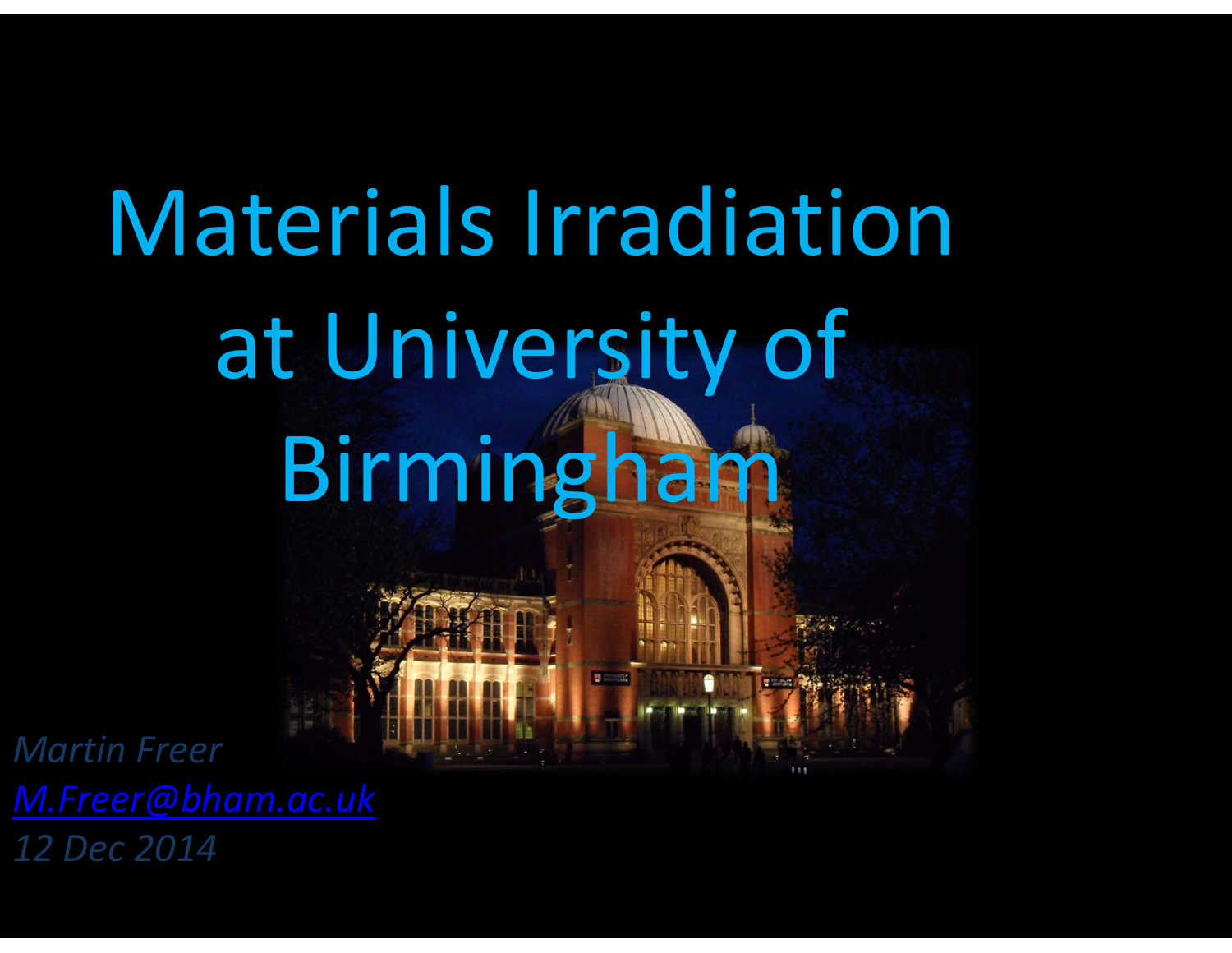#### Cyclotron MC40 – p, d, 3He, 4He



**The MC40 cyclotron** possesses the capability to deliver (with variable energy) of protons and  $^4$ He up to 40 MeV, deuterons of 20 MeV and  $3$ He up to 53 MeV. These have ranges in iron of 2900 microns, 270 microns, 530 microns and 535 microns, respectively, with intensities of up to 20 microAmps.

Present materials irradiation programme: **RPV steels Zirconium alloys Si Carbides**



The programme would involve the irradiation of a range of materials for nuclear applications, but including zirconium alloys, steels, ceramics, ODS steels……. Weexpect to be able to deliver 0.1 dpa/day.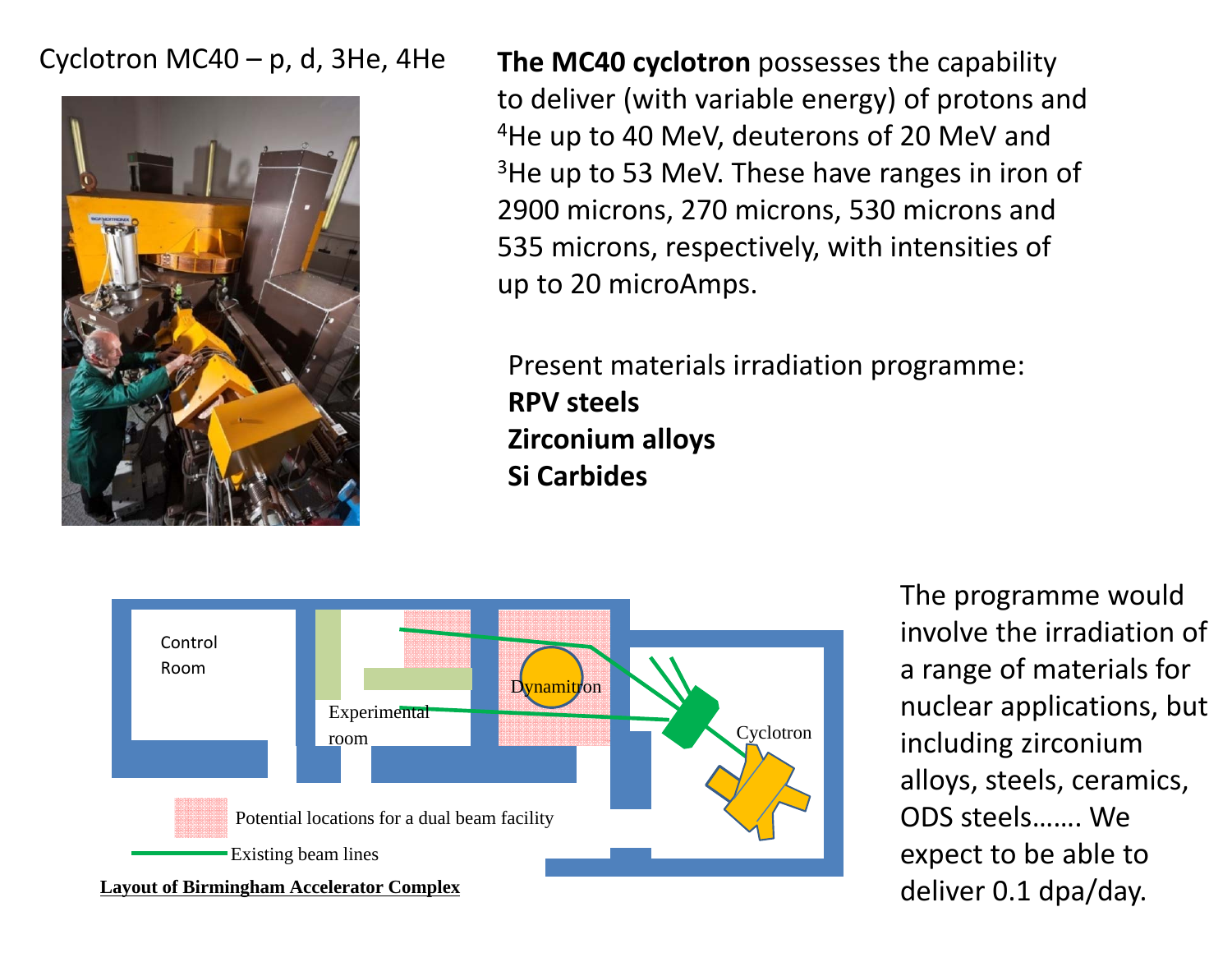

Schematic of the neutron production and sample irradiation

## **Present**

Proton beam 1 mA Lithium target – epithermal neutron flux

#### **Future**

Deuteron beam 15 mA

Lithium target  $\mathop{{}^\sim}3$ x $10^{13}$  neutrons per second via the Li(d,n)

reaction.

This flux of  $\sim$ 3x10 $^{13}$  neutrons would be spread over a region of 5 cm diameter.

For the present spectrum and intensity it would be possible to reach dpa's of 1 mili dpa  $(10^{-3}$  dpa) for a week long exposure



Fig 1. Neutron production cross sections as <sup>a</sup> function of energy, from [1].



Fig 2. Neutron energy distributions at zero degrees. The 4 MeV plot illustrates the distribution that would be generated with the present facility, from [2].